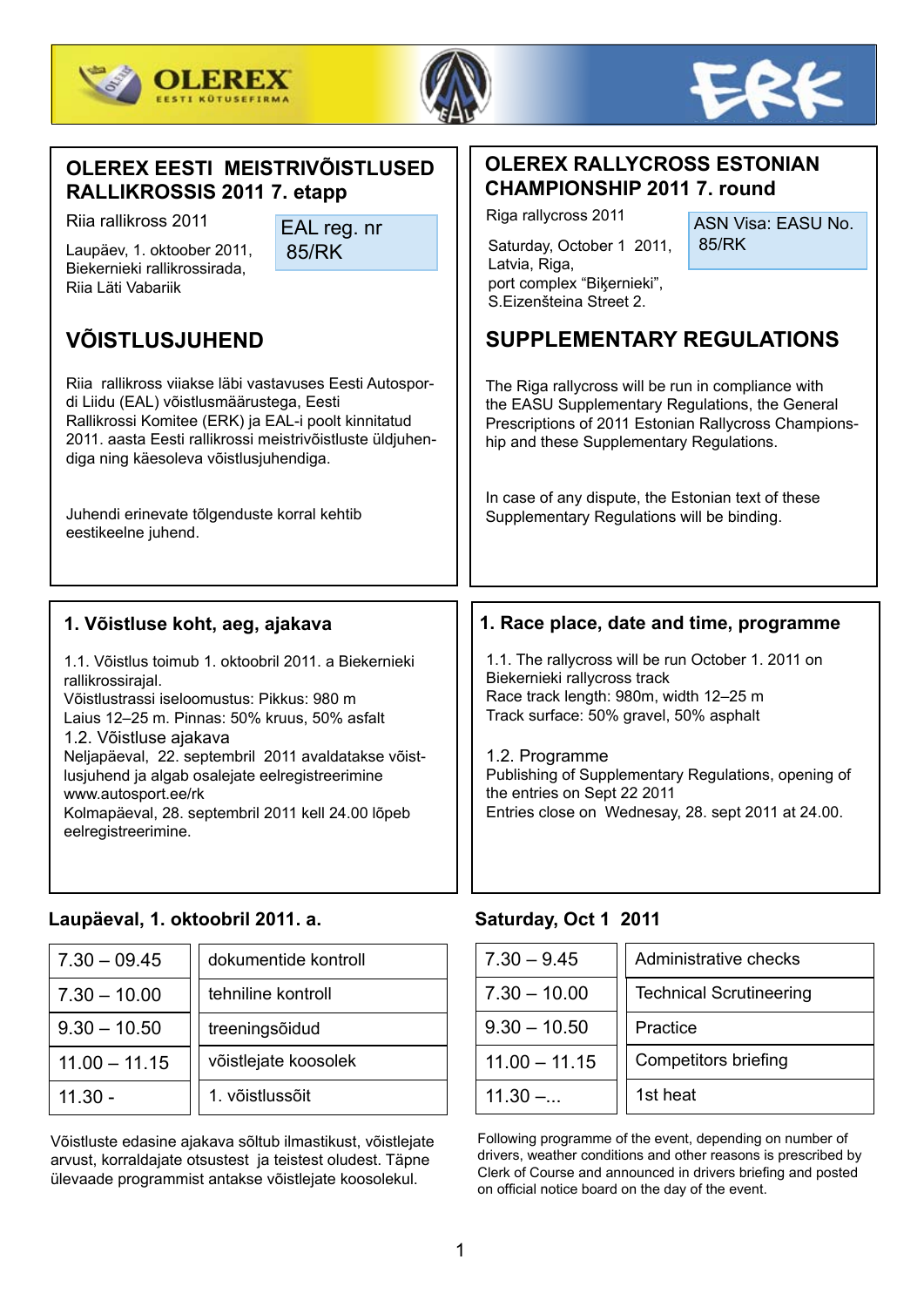





Registreerimisel esitab võistleja kehtiva sõitjalitsentsi, registreerijalitsentsi, võistlusauto tehnilise kaardi, täidetud osavõtuavalduse (eelregistreerunud võistlejad saavad mandaadist eeltäidetud osavõtuavaldused).

Võistluste täpne ajakava, eelsõitude koosseisud ja info võistluste teadetetahvlil. Ajakava muutusi võib sisse viia ainult võistluste juhi kirjaliku otsusega enne võistlejate koosolekut.

**2. Korraldaja, ametnikud** 

2.1 Korraldaja Ühendus "Rallijkrosa atbalsta grupa" reģ.nr.LV40008155332 Adress: "Vakari", Tīnužu pag. Ikšķiles novads, Latvia At the administrative checks the competitor must present Competition License for entrant and driver, Technical Passport of the car, filled and signed application forms. The exact timetable, start lists are on the Official Notice Board. The exact program, heats configurations and info is on Official Notice Board. Programm changes can be introduced only by a written decision of the Clerk of the Course, before the drivers meeting.

## **2. Organiser, officials**

2.1 Organiser Society "Rallijkrosa atbalsta grupa", reg.nr. LV40008155332 Adress: "Vakari", Tīnužu pag. Ikšķiles novads, Latvia

| 2.2 Ametnikud / officials                                                                                                     |                                                                                                 |                                                         |  |  |  |
|-------------------------------------------------------------------------------------------------------------------------------|-------------------------------------------------------------------------------------------------|---------------------------------------------------------|--|--|--|
| Võistluse direktor / Course Director                                                                                          | U.Pauriņš                                                                                       | LT                                                      |  |  |  |
| Võistluste juht / Clerk of the Course                                                                                         | G.Kosojs                                                                                        | <b>LT</b>                                               |  |  |  |
| Võistlejate vahenduskohtunik /<br><b>Driver's Liaison Officer</b>                                                             | V. Vanters                                                                                      | <b>LT</b>                                               |  |  |  |
| Tehnilise kontrolli ülem / Chief Scrutineer                                                                                   | A.Liškovskis                                                                                    | <b>LT</b>                                               |  |  |  |
| Ohutus-julgestusülem/ Chief Safety Officer                                                                                    | E.Osis                                                                                          | LT                                                      |  |  |  |
| <b>Stewards</b>                                                                                                               | A.Vēza                                                                                          | LT                                                      |  |  |  |
| Võistluste sekretär / Secretar of the Meeting                                                                                 | M.Saulīte                                                                                       | LT                                                      |  |  |  |
| Peaajamõõtja/ Results                                                                                                         | A.Bomis                                                                                         | LT                                                      |  |  |  |
| Pressiesindaja / Press Officer                                                                                                | V.Saukāns                                                                                       | LT                                                      |  |  |  |
| Kohtunikud/ Judges                                                                                                            | <b>Startline</b><br><b>False Start</b><br>Finish                                                | A. Voitovs<br>LV<br>G.Zviedris<br>LV<br>S.Bednarskis LV |  |  |  |
| 2.3. Võistluse info:<br>Võistuste info avaldatakse ametlikul teadetetahvlil,<br>mis asub boksialal võistluskeskuse läheduses. | 2.3. Race info<br>The official notice board will be located in the<br>paddock near race centre. |                                                         |  |  |  |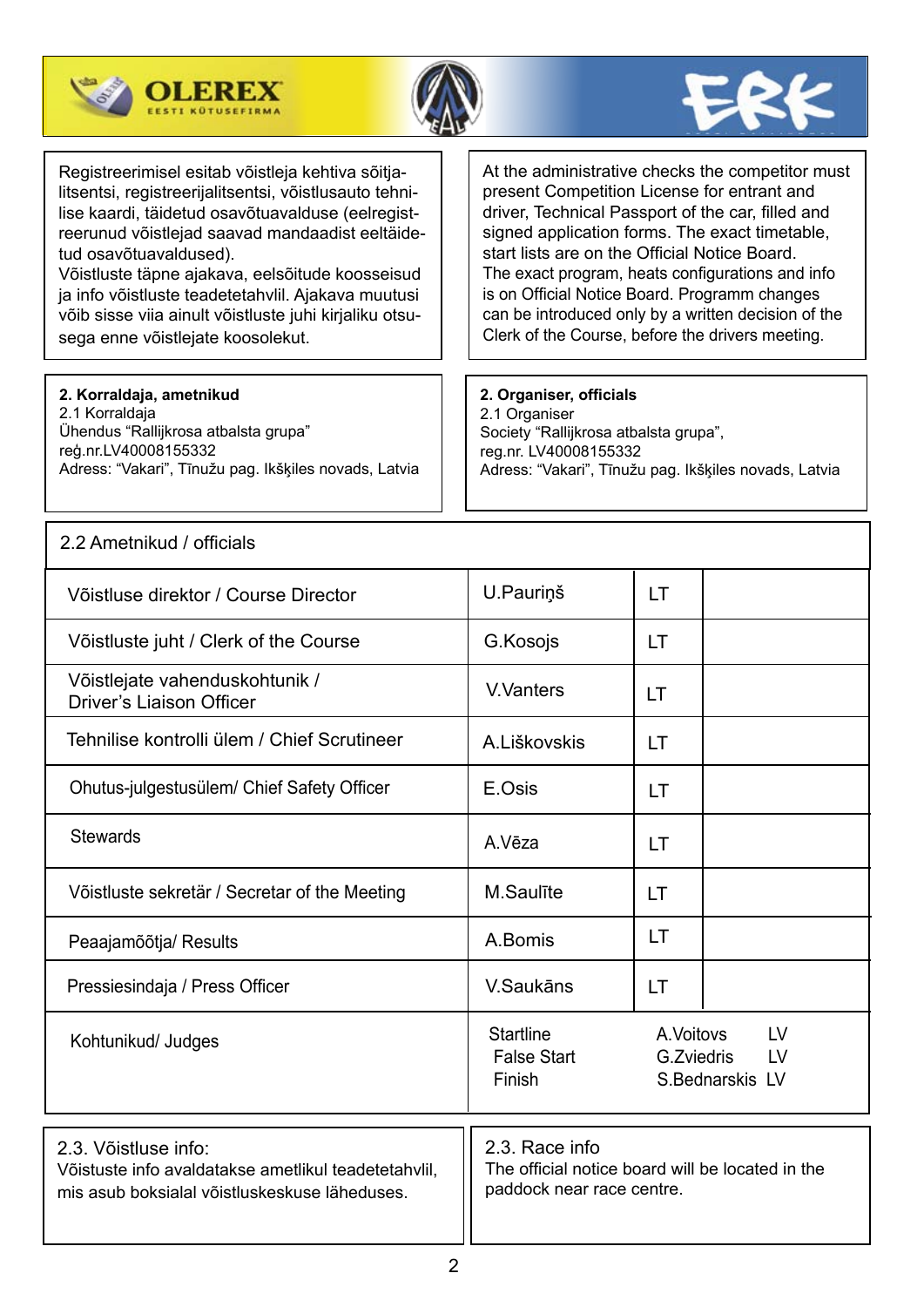





| 3. Määrang                                                                                                                                                                                                                                                                                                                                                                                                                                                                                                                                                                                                                                                                                                                                                                                                                                     | <b>3. General Conditions</b>                                                                                                                                                                                                                                                                                                                                                                                                                                                                                                                                                                                                                                                                                                                                                                                                                                                                                                                                                    |
|------------------------------------------------------------------------------------------------------------------------------------------------------------------------------------------------------------------------------------------------------------------------------------------------------------------------------------------------------------------------------------------------------------------------------------------------------------------------------------------------------------------------------------------------------------------------------------------------------------------------------------------------------------------------------------------------------------------------------------------------------------------------------------------------------------------------------------------------|---------------------------------------------------------------------------------------------------------------------------------------------------------------------------------------------------------------------------------------------------------------------------------------------------------------------------------------------------------------------------------------------------------------------------------------------------------------------------------------------------------------------------------------------------------------------------------------------------------------------------------------------------------------------------------------------------------------------------------------------------------------------------------------------------------------------------------------------------------------------------------------------------------------------------------------------------------------------------------|
| 3.1. Riia rallikross<br>3.1.1. Eesti meistrivõistluste 7. etapp rallikrossis<br>sõiduautodele klassides:<br>Division 1, Division 1A, ERK 2000, RWD.                                                                                                                                                                                                                                                                                                                                                                                                                                                                                                                                                                                                                                                                                            | 3.1. Riia rallycross<br>3.1.1. Riia rallycross is 7. round of Estonian<br>Rallycross Championship in divisions:<br>Division 1, Division 1A, ERK 2000, RWD.                                                                                                                                                                                                                                                                                                                                                                                                                                                                                                                                                                                                                                                                                                                                                                                                                      |
|                                                                                                                                                                                                                                                                                                                                                                                                                                                                                                                                                                                                                                                                                                                                                                                                                                                |                                                                                                                                                                                                                                                                                                                                                                                                                                                                                                                                                                                                                                                                                                                                                                                                                                                                                                                                                                                 |
| 4. Arvestusklassid, osavõtjad                                                                                                                                                                                                                                                                                                                                                                                                                                                                                                                                                                                                                                                                                                                                                                                                                  | 4. Divisions, participants                                                                                                                                                                                                                                                                                                                                                                                                                                                                                                                                                                                                                                                                                                                                                                                                                                                                                                                                                      |
| 4.1. Võistlusklassid<br>4.1.1. Division 1<br>4.1.2. Division 1A<br>4.1.3. ERK 2000<br>4.1.4. RWD                                                                                                                                                                                                                                                                                                                                                                                                                                                                                                                                                                                                                                                                                                                                               | 4.1. Divisions:<br>4.1.1. Division 1<br>4.1.2. Division 1A<br>4.1.3. ERK 2000<br>4.1.4. RWD                                                                                                                                                                                                                                                                                                                                                                                                                                                                                                                                                                                                                                                                                                                                                                                                                                                                                     |
| 4.2. Osavõtjad<br>Etapil võivad osaleda autosportlased, kes omavad<br>Eestis kehtivat sõitja- ja registreerijalitsensi.                                                                                                                                                                                                                                                                                                                                                                                                                                                                                                                                                                                                                                                                                                                        | 4.2. Participants<br>Any person holding National license or International<br>license valid in Estonia for autocross and (or)<br>Rallycross in year 2011 is eligible.                                                                                                                                                                                                                                                                                                                                                                                                                                                                                                                                                                                                                                                                                                                                                                                                            |
|                                                                                                                                                                                                                                                                                                                                                                                                                                                                                                                                                                                                                                                                                                                                                                                                                                                |                                                                                                                                                                                                                                                                                                                                                                                                                                                                                                                                                                                                                                                                                                                                                                                                                                                                                                                                                                                 |
| 5. Kindlustus                                                                                                                                                                                                                                                                                                                                                                                                                                                                                                                                                                                                                                                                                                                                                                                                                                  | 5. Insurance                                                                                                                                                                                                                                                                                                                                                                                                                                                                                                                                                                                                                                                                                                                                                                                                                                                                                                                                                                    |
| 5.1. EAL korraldusloaga kaasneb võistlusel kindlus-<br>tus kolmandate osapoolte ees võistlusrajal 256 000<br>euro ulatuses.                                                                                                                                                                                                                                                                                                                                                                                                                                                                                                                                                                                                                                                                                                                    | 5.1 EASU visa includes liability insurance towards<br>third parties on race track up to 256 000 EUR                                                                                                                                                                                                                                                                                                                                                                                                                                                                                                                                                                                                                                                                                                                                                                                                                                                                             |
| 6. Protestid, apellatsioonid                                                                                                                                                                                                                                                                                                                                                                                                                                                                                                                                                                                                                                                                                                                                                                                                                   | 6. Protests, appeals                                                                                                                                                                                                                                                                                                                                                                                                                                                                                                                                                                                                                                                                                                                                                                                                                                                                                                                                                            |
| 6.1. Protestimaks ASN ettekirjutusena 500 EUR.<br>6.2. Kui protesti lahendamine eeldab auto eri osade<br>lahtimonteerimist ja hilisemat kokku panekut, tuleb<br>protestijal tasuda tehnilise komisjoni määratav täien-<br>dav kautsion:<br>- protest selgelt määratletud auto osa kohta (mootor,<br>ülekanne, roolisüsteem, pidurid, elektriosad, kere<br>jne.) 350 EUR.<br>- protest kogu võistlusauto vastu 700 EUR.<br>Kõik kulutused auto kontrollimiseks ja transpordiks<br>tuleb katta:<br>- protestijal, kui protesti ei rahuldatud.<br>- protestitaval, kui protest rahuldati.<br>Kui protesti ei rahuldatud ja tegelikud kulutused<br>protesti lahendamiseks osutusid suuremateks, tasub<br>vahesumma protestija. Väiksemate tegelike kulutuste<br>puhul tagastatakse ülejääk protestijale.<br>6.3. Apellatsioonimaksud: ASN 1600 EUR | 6.1. Protest fee, set by ASN, is 500 EUR<br>6.2. If the protest requires dismantling and reassemb-<br>ly of different parts of the car, the claimant must pay<br>an additional deposit specified by the scrutineers:<br>- for a protest concerning a clearly defined part of the<br>car (engine, transmission, steering, braking system,<br>electrical installation, bodywork etc.): fee 350 EUR<br>- for a protest involving the whole car: fee 700 EUR<br>All expenses incurred by the executed work and by<br>the transportation of the car shall be borne:<br>- by claimant if the protest wad denied;<br>- by the defendant if the protest was satisfied.<br>If the protest was not satisfied and if the actual<br>expenses incurred by the protest are higher than the<br>deposit amount, the difference shall be borne by the<br>claimant. In case of smaller real expenses, the rest<br>will be returned to the claimant.<br>6.3. Protest fee, set by ASN, is 1600 EUR. |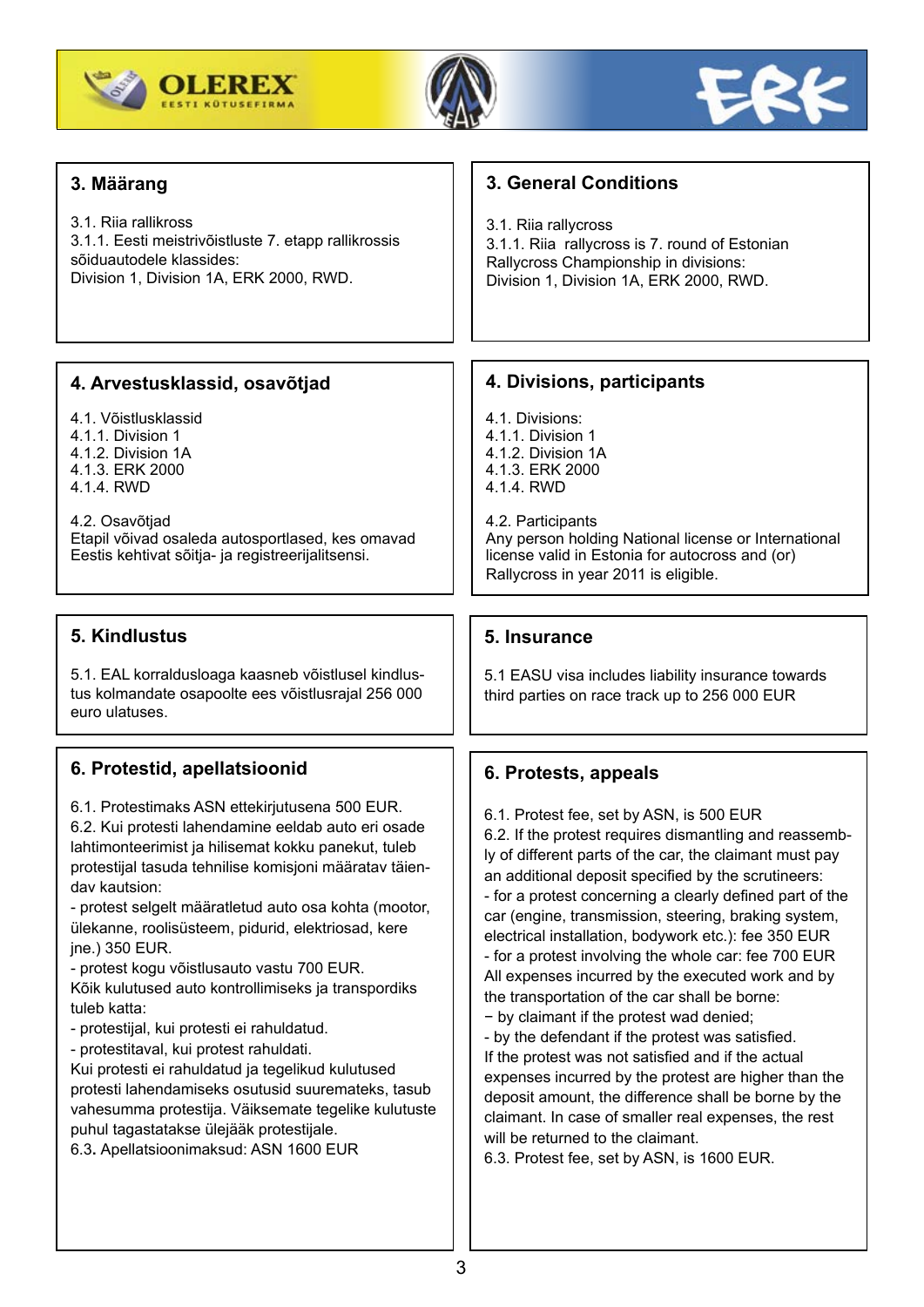





## **7. Osavõtumaksud**

#### 7.1. Osavõtumaksud

Stardimaks 100 euri tasutakse sularahas võistluspaigas.

## **8. Karistused**

8.1. Karistused Rahvusvahelise FIA Spordikoodeksi (ja selle lisade), Kiirusalade võistlusmääruse, rallikrossi meistrivõistluste üldjuhendi ja võistlusjuhendi rikkumise eest määravad võistluste juht, korraldaja ja EAL.

## **9. Reklaam**

9.1. Eesti Rallikrossi Komitee poolt kohustuslikuks määratud reklaamid peavad olema võistlusautole kinnitatud ülevaatuseks tehnilises komisjonis. (Vaata LISA1)

9.2. Reklaamidest keeldumise korral tasub võistleja korraldajale 150 eurot.

## **10. Autasustamine**

10.1 Arvestusklassi kolme parimat autasustatakse karikatega.

## **11. Vastutus**

Võistluse läbiviija, ametnikud ega Eesti Autospordi Liit ei vastuta võimalike õnnetuste ja nende tagajärgede eest.

## **7. Entry fees**

7.1. Entry fees

Single event Entry fee pre-registration (participants of ERC series) 100 euros. The Entry Fee will be paid at the Administrative checking.

## **8. Penalties**

8.1. Penalties for any breach of the FIA International Sporting Code (and its appendices), the EASU National Sporting Regulations, the General Prescriptions of Estonian Rallycross and the Supplementary Regulations will be imposed by the Clerk of the Course, the organiser and the EASU.

## **9. Advertising**

9.1. Every car must have reserved spaces for Organiser's advertising stickers (See General Prescriptions of 2011 Estonian Rallycross Championship Appendix 1). Any car taking part in the Event must be presented by the driver or his official representative to scrutineering.

9.2. Refusal to carry organiser's advertising results in additional fee 150  $\epsilon$ .

## **10. Prize-giving**

10.1. Prizes for the event are cups.

## **11. Responsibility**

EASU and the organisers of the rallycross are not responsible for any accidents and their consequences.